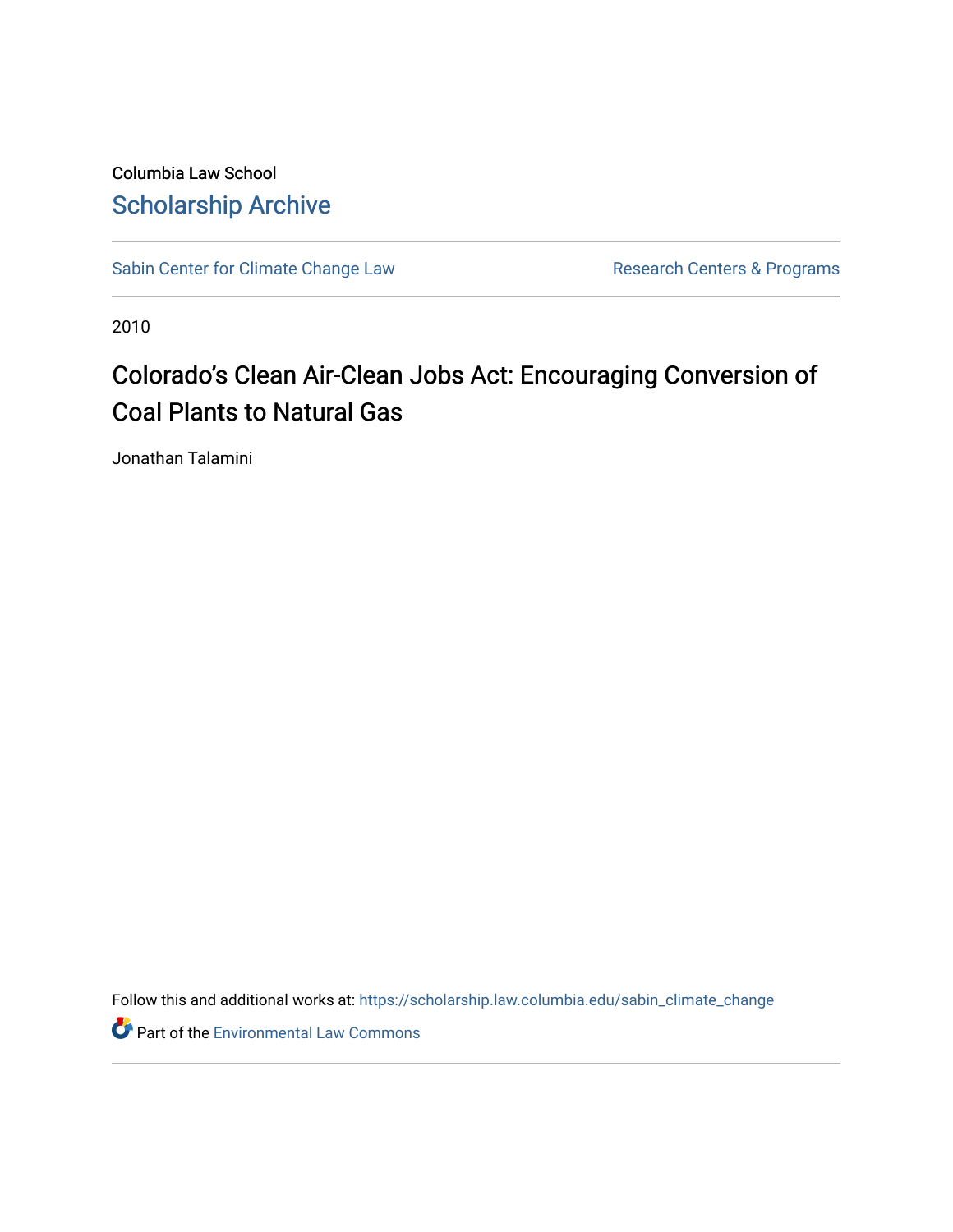# **COLORADO'S CLEAN AIR—CLEAN JOBS ACT: ENCOURAGING CONVERSION OF COAL PLANTS TO NATURAL GAS**

Jonathan Talamini October 16, 2010

| C.                                                                                   |  |
|--------------------------------------------------------------------------------------|--|
|                                                                                      |  |
|                                                                                      |  |
| B. Encourages Flexibility and Cooperation Between Utility and Government Agencies 10 |  |
|                                                                                      |  |
|                                                                                      |  |
|                                                                                      |  |
|                                                                                      |  |
| C. Strength of the Reduction Plan Depends on Utility's Good Faith Cooperation 11     |  |
|                                                                                      |  |
|                                                                                      |  |
|                                                                                      |  |
|                                                                                      |  |
|                                                                                      |  |
|                                                                                      |  |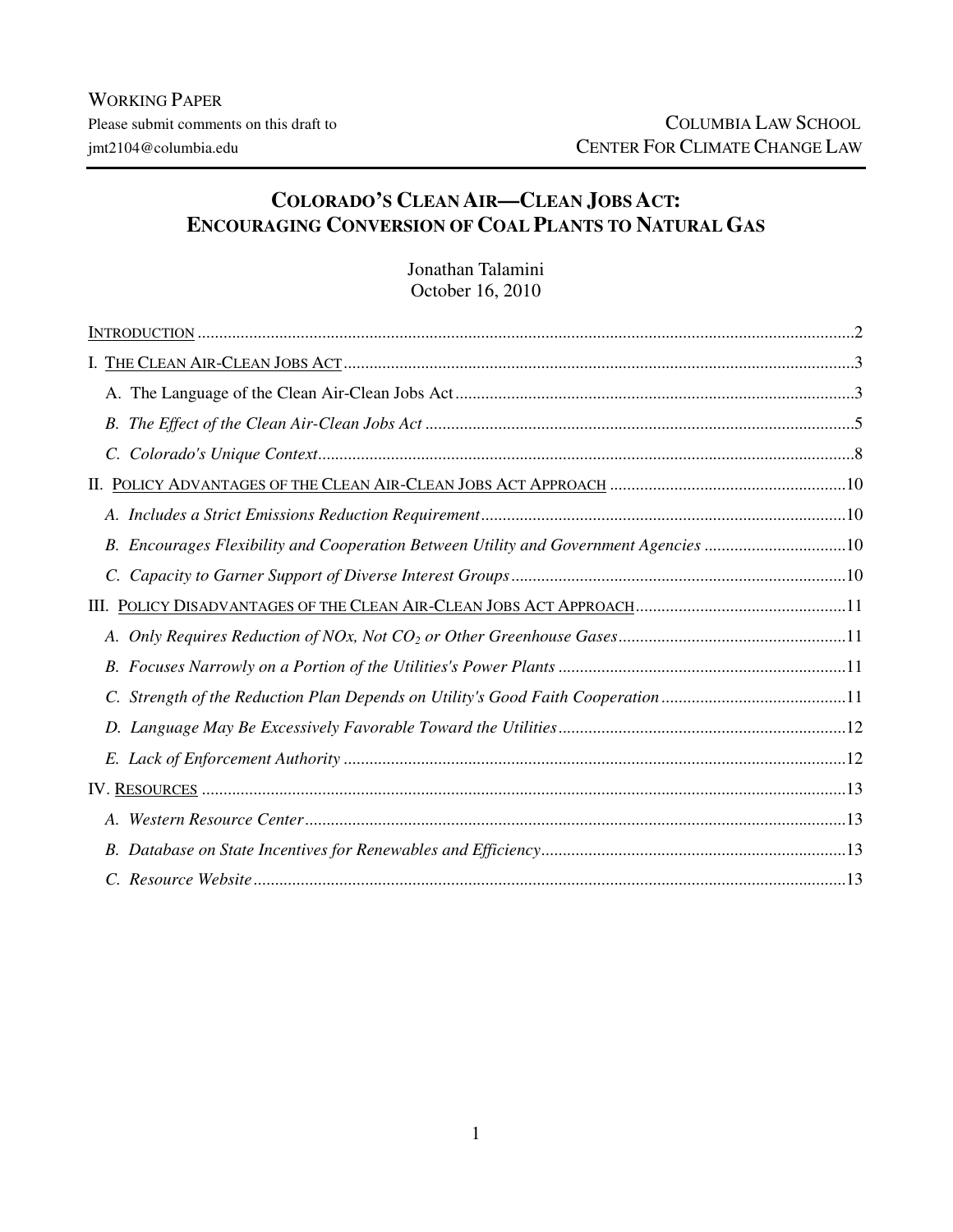#### **INTRODUCTION**

Colorado's Clean Air-Clean Jobs Act (CACJA) requires utilities to create plans that reduce NOx emissions by 70% at a specified portion of their coal-fired electricity generation facilities by the end of 2017. It allows utilities to use many different methods to achieve those reductions, but encourages and incentivizes the replacement of coal-based generation with natural gas. Utilities seek approval for their plans from state agencies and must work closely with those agencies in designing the plans.

 The primary impact of the act will be on The Public Service Company of Colorado (PSCo), the monopoly utility in the state. PSCo's current revised plan, pending before the Colorado Public Utilities Commission (PUC), calls for installing emissions reduction equipment, retiring a number of coal facilities, increasing utilization of natural gas facilities, and constructing new natural gas plants. It is projected to reduce NOx emissions at the covered facilities by 77% by the end of 2017 and to reduce  $CO<sub>2</sub>$  emissions at the covered facilities by over 20% by 2016.

 It is not clear whether the approach that succeeded in CACJA is politically feasible elsewhere, since Colorado was uniquely amenable to this approach in a few ways. First, natural gas is a major industry in Colorado. Second, Colorado has relatively low energy costs and relatively high median family income relative. Third, Colorado is currently non-compliant with the National Ambient Air Quality Standard for Ozone and was motivated, in part, to preempt Federal regulation.

 CACJA has a few advantages. Most importantly, it includes a concrete emissions reduction requirement. It also allows real flexibility to the utility and requires the utility to work closely with, and earn approval from, government agencies. Finally, CACJA was able to garner political support from diverse interest groups.

 CACJA also has some clear disadvantages. Most obviously, it requires reductions in NOx, rather than CO<sub>2</sub> or greenhouse gases in general. Equally important, it only requires reductions at a portion of the utility's coal-fired plants and allows utilities to open brand new coal facilities that are not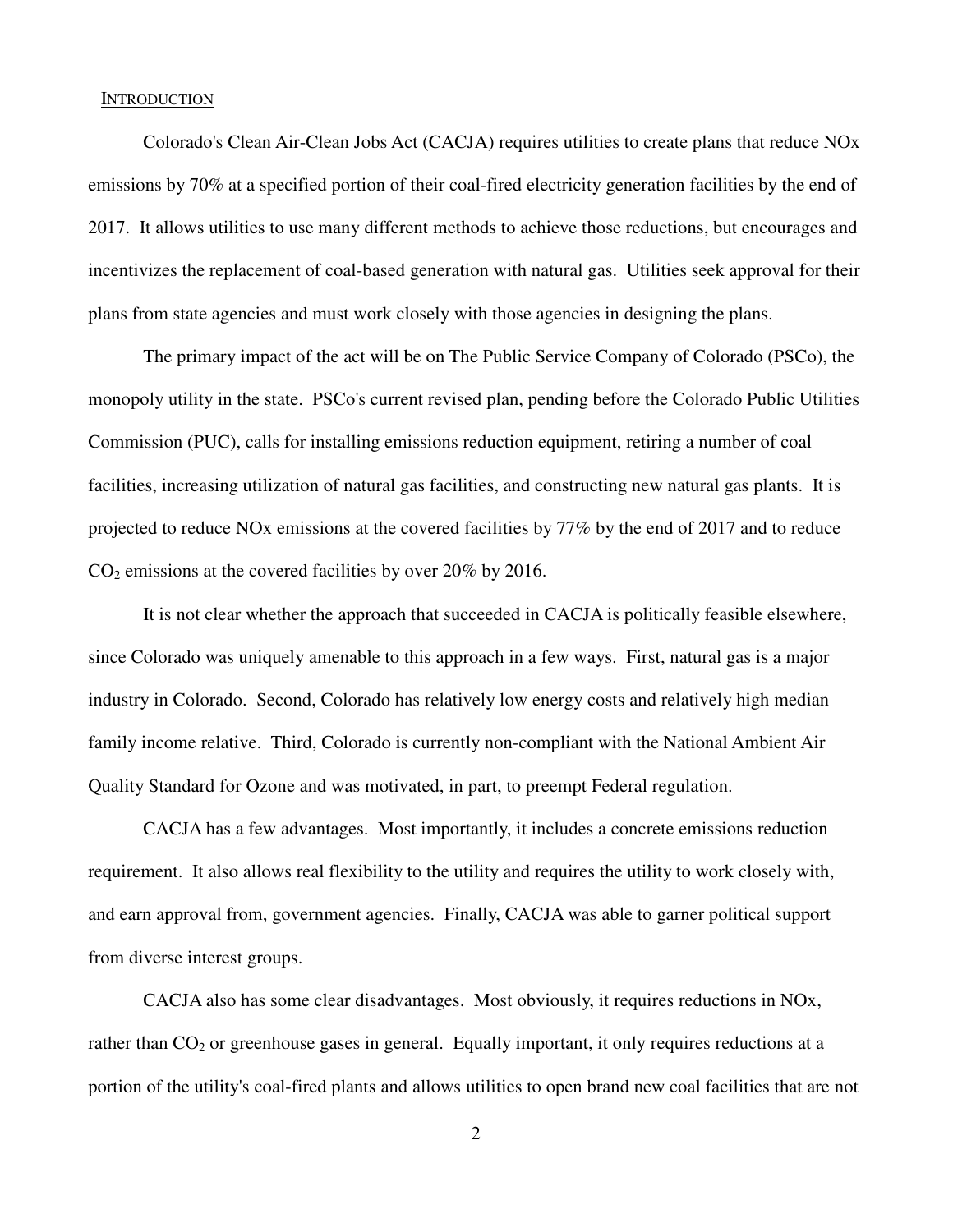regulated under the act. Furthermore, the bill may be excessively accommodating toward the public utilities and does not create enforcement authority.

# I. THE CLEAN AIR-CLEAN JOBS ACT

# *A. The Language of the Clean Air-Clean Jobs Act*

1. Utilities Must Submit Emissions Reduction Plans to the Public Utilities Commission

 The CACJA requires Colorado utilities to submit plans to the Colorado Public Utilities Commission (PUC) outlining steps that will reduce emissions at a portion of their Colorado-based coalfired electric generation facilities<sup>1</sup>. The required plans must cover either 900 MW or 50% of the utility's total coal-fired electric generating units, whichever is smaller<sup>2</sup>. For PSCo, the monopoly utility in Colorado, 900 MW is less than 50% of total coal-fired electric generation units<sup>3</sup>. Therefore, a PSCo plan covering as little as 900 MW of electricity generation units would be permissible under CACJA.

2. Utilities Must Reduce NOx Emissions by at least 70% at Facilities Covered in the Plans

CACJA includes only one mandatory, numerical benchmark for emissions reductions: the generating facilities covered in the utility's plan must make a 70% reduction in "annual emissions of oxides of nitrogen" by 2017, compared to 2008 levels<sup>4</sup>. The statutory mechanism that creates this requirement is unique because it is somewhat hidden: there is no single section of the bill that states the 70% reduction requirement. Rather, two different sections of the bill work together to create the requirement.

Section  $204 (2)(b)(IV)$  states that PUC may not approve any plan unless the Department of Public Health and Environment (DPHE) determines that it "is consistent with the current and

<sup>1</sup> COLO. REV. STAT. §40-3.2-204(1) (2010)

<sup>2</sup> COLO. REV. STAT. §40-3.2-204(2)(a) (2010)

<sup>3</sup> Public Service Company of Colorado, Clean Air-Clean Jobs Act Emissions Reduction Plan, submitted to Public Utilities Commission, Docket No. 10M-245E. (Aug. 25, 2010)

<sup>4</sup> COLO. REV. STAT. §40-3.2-205(1)(a) (2010)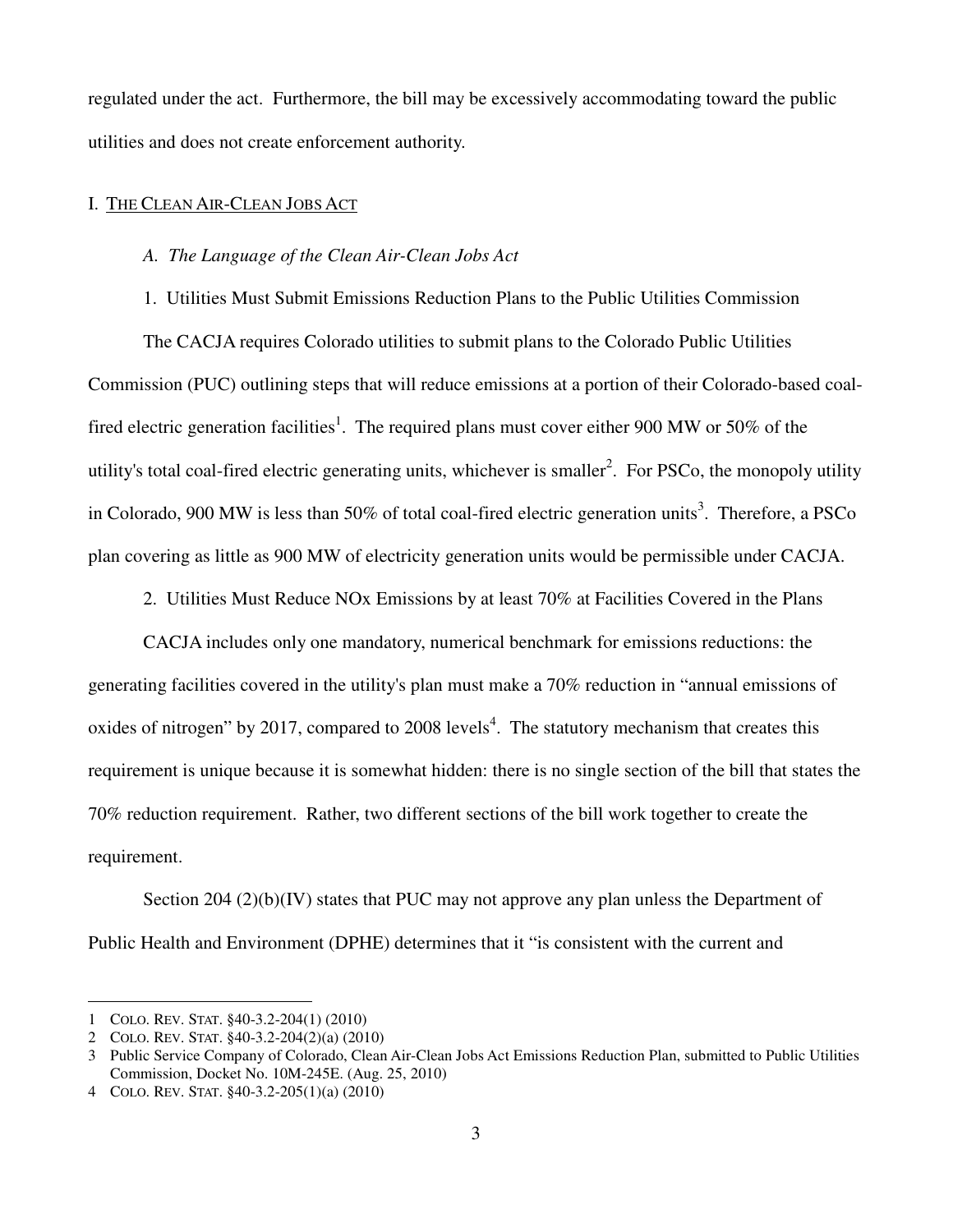reasonably foreseeable requirements" of the Clean Air Act (CAA). Because it is impossible to know exactly what EPA will find that CAA requires in the future, this section appears to give DPHE an openended 'veto' power over utility plans. Section 205(1), however, limits DPHE in its use of this 'veto' power, by stating indirectly that a 70% NOx reduction is *necessary* to be consistent with "current and reasonably foreseeable requirements" of  $\text{CAA}^5$ .

 This complicated statutory mechanism unmistakably requires plans to include a 70% reduction in NOx, but it achieves that result while giving the impression that the 70% benchmark is merely one factor to be considered among others.

3. Utilities Have Discretion in Designing Their Plans

 The CACJA leaves significant flexibility for utilities to choose the elements they will use to achieve the necessary reductions. The bill lists elements that may be included, but does not require that any specific element be included. Thus, although the bill has often been described as requiring the retirement of coal plants, that requirement is not made explicit in the bill. Rather, retirement is one of many elements that may be included in a plan. Other suggested elements include: conversion to natural gas, increased utilization of existing gas-fired generating capacity, new emission control equipment, long-term fuel supply agreements, and new natural gas pipelines<sup>6</sup>.

4. Utilities are Incentivized Toward Coal Retirement and the Use of Natural Gas

CACJA most clearly encourages retirement of coal and use of natural gas in Section 206(1)(a), which provides: "The General Assembly finds that...it is in the public interest for utilities to give primary consideration to replacing or repowering their coal generation with natural gas generation...".

<sup>5</sup> Specifically, Section 205(1) requires PUC to consider 9 different factors in approving or rejecting utility plans, including: "Whether [DPHE] reports that the plan is likely to achieve at least a seventy to eighty percent reduction, or greater, in annual emissions of oxides of nitrogen as necessary to comply with current and reasonably foreseeable requirements of the [Clean Air Act] and the [Colorado Air Pollution Prevention and Control Act]." Thus, the phrase "as necessary" limits DPHE's discretion and witholds the necessary determination from any plan that fails to cut NOx emissions by a minimum of 70%.

<sup>6</sup> COLO. REV. STAT. §40-3.2-205(1)(a) (2010)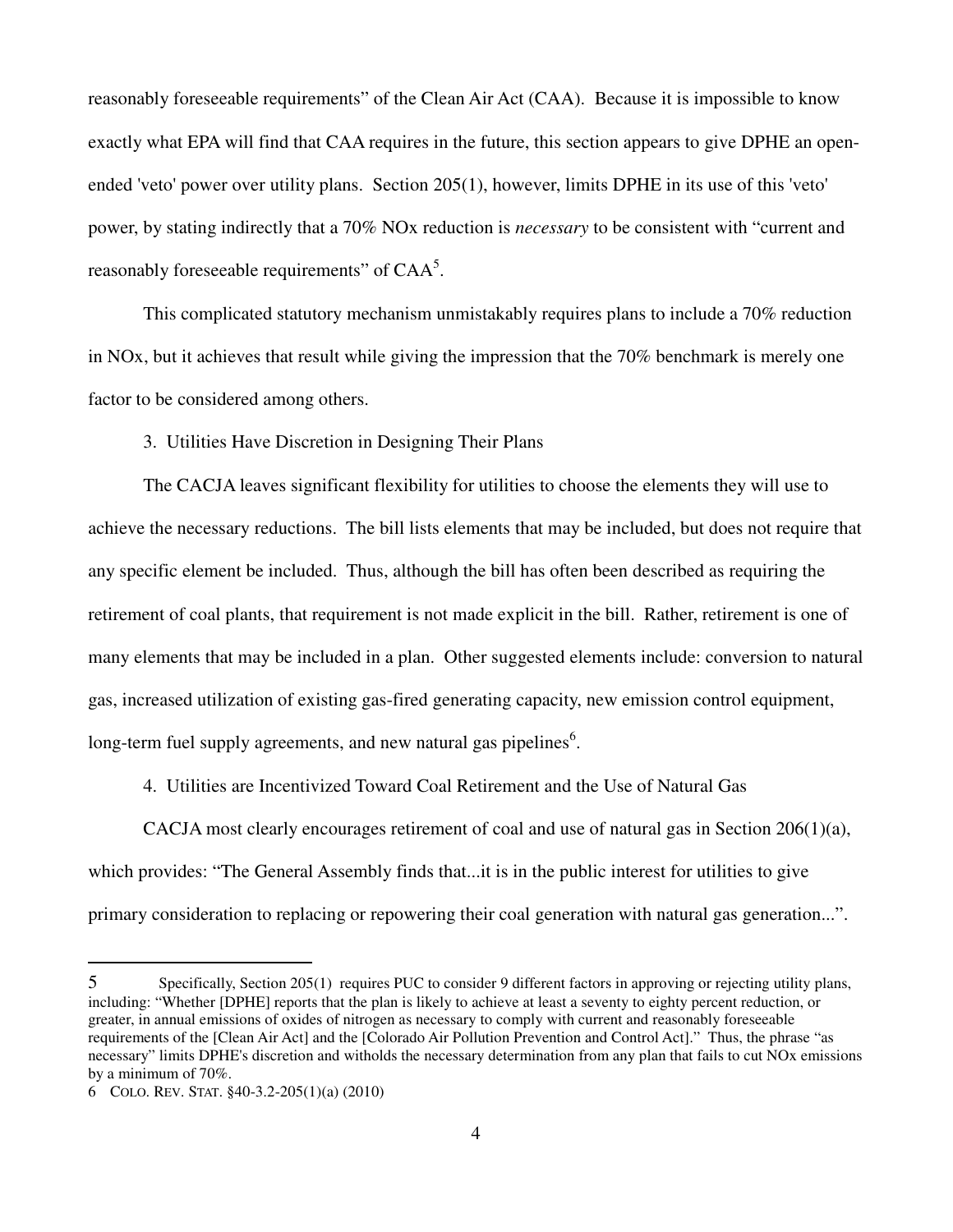In addition to that general language, CACJA also encourages coal retirement and natural gas usage by specifically requiring the plans to analyze a scenario that retires coal plants and then by providing financial incentives for adoption of a plan that retires coal plants earlier than the overall 2017 deadline. Specifically, utilities must analyze the implications of retiring 900 MW in coal-based electricity by 2015 and replacing that electricity with natural gas or other low-emission sources. If a utility retires 900 MW of coal-fired generation before 2015 and can show that investments in that plan are causing a rate of economic recovery lower than what it is authorized to receive, then that utility is permitted to increase its rates more frequently than it otherwise could, avoiding the onerous 'general rate case' process<sup>7</sup>.

 Additionally, CACJA requires DPHE to comment specifically on whether any new plants proposed in a plan would emit more or less than a combined-cycle natural gas generating unit would emit<sup>8</sup>. This has the effect of setting natural gas as a kind of 'default' replacement resource for the coalfired generation units that are the subject of these plans.

# *B. The Effect of the Clean Air-Clean Jobs Act*

### 1. The Public Service Company of Colorado (PSCo)

 CACJA elicits plans from all the utilities that operate coal-fired plants. However, the primary impact of the bill will depend on the plan that is ultimately adopted by Public Service Company of Colorado (PSCo, which is a subsidiary of Xcel Energy), which has a regulated monopoly position in the Colorado electricity market.

PSCo supported passage of the bill<sup>9</sup> and on August 13, 2010, it submitted a first version of an

<sup>7</sup> COLO. REV. STAT. §40-3.2-207(4) (2010)

<sup>8</sup> COLO. REV. STAT. §40-3.2-204(2)(b)(III) (2010)

<sup>9</sup> David. O. Williams, *Taking one for the natural gas team: Penry backs Ritter clean air plan*, The Colorado Independent, Mar. 16, 2010, http://coloradoindependent.com/49118/taking-one-for-the-natural-gas-team-penry-backs-ritter-clean-airplan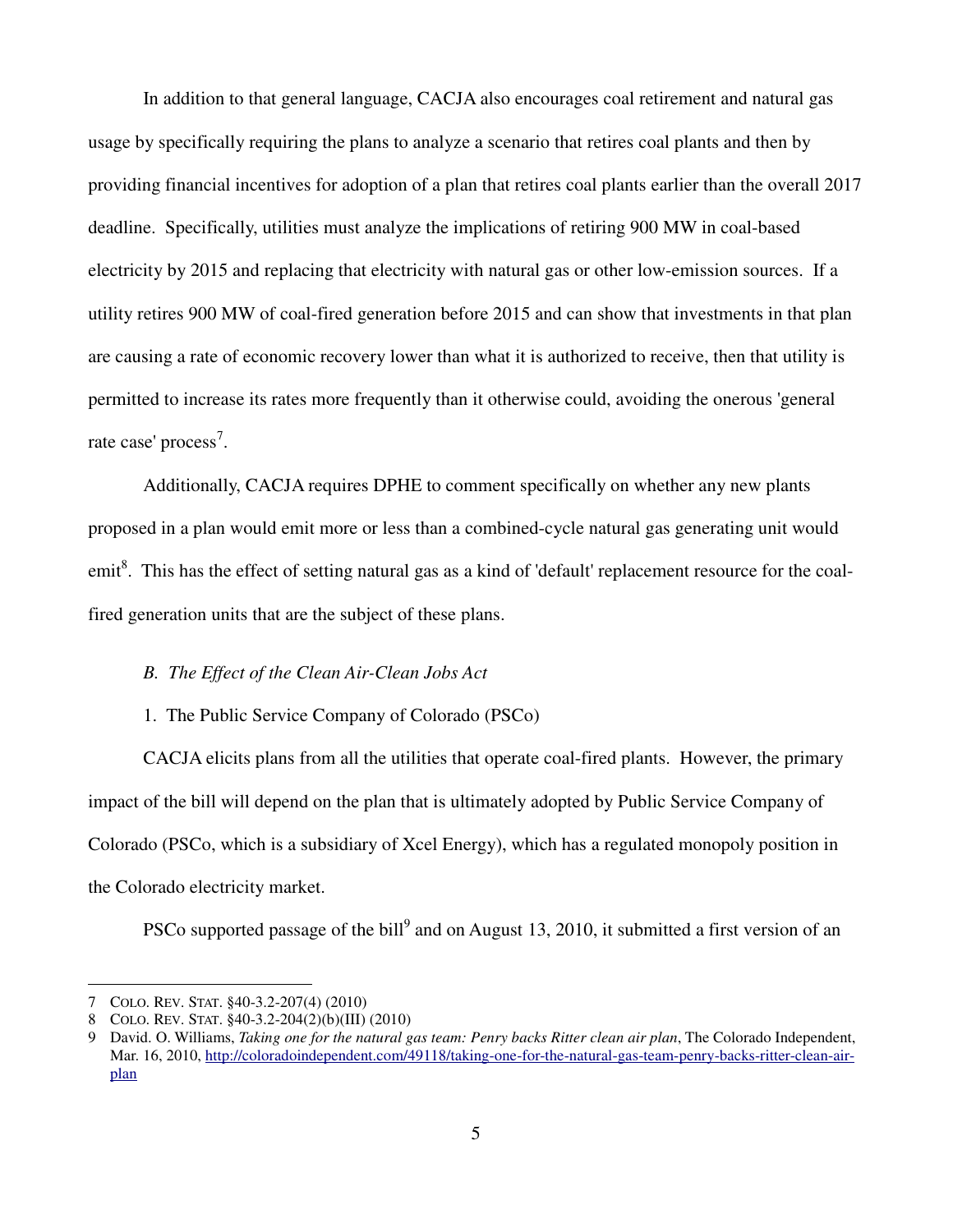emissions reduction plan to the  $PUC^{10}$ . The plan has not yet been accepted by PUC and may receive major changes (see section 3., below), but the final plan is likely to be similar to this first submission.

2. The Content of the Public Service Company of Colorado's Plan

 PSCo's plan pertains to 1654 MW of existing coal-fired generation and calls for the eventual retirement of 903 MW of that total amount. The retirements are staggered, occurring from as early as 2011 up until the end of 2022. Many coal plants are to be fitted with equipment that controls NOx emissions, either as a long-term solution or as an interim solution, until the plants can be retired. In order to replace some of the electricity that will be lost to closures, PSCo plans to increase utilization of existing natural gas-powered facilities. The plan also calls for the eventual creation of two new Natural Gas Combined Cycle generation plants, generating a combined 994  $MW<sup>11</sup>$ .

 According to PSCo, this plan will reduce NOx emissions by 77% by the end of 2017 and reduce CO2 emissions by over 20% by 2016. However, one of the two new natural gas facilities is not scheduled to be completed until  $2022^{12}$ . This aspect of the plan has become the subject of an important controversy.

3. Recent Developments: Litigation

 $\overline{a}$ 

 On August 31, 2010, three organizations (herein, "the intervenors": Colorado Independent Energy Association, Thermo Power and Electric, and Southwest Generation Operating Company, LLC) filed a motion for summary judgment in the matter of PUC's consideration of PSCo's emissions reduction plan<sup>13</sup>. They sought a commission order declaring that PSCo's plan is inconsistent with

<sup>10</sup> Public Service Company of Colorado, Clean Air-Clean Jobs Act Emissions Reduction Plan, submitted to Public Utilities Commission, Docket No. 10M-245E. (Aug. 13, 2010)

<sup>11</sup> Public Service Company of Colorado, Clean Air-Clean Jobs Act Emissions Reduction Plan, submitted to Public Utilities Commission, Docket No. 10M-245E, pages 99-100. (Aug. 25, 2010)

<sup>12</sup> Public Service Company of Colorado, Clean Air-Clean Jobs Act Emissions Reduction Plan, submitted to Public Utilities Commission, Docket No. 10M-245E, page 100. (Aug. 25, 2010)

<sup>13</sup> Motion for Partial Summary Judgment, submitted to Public Utilities Commission, Docket No. 10M-245E (Aug. 31, 2010).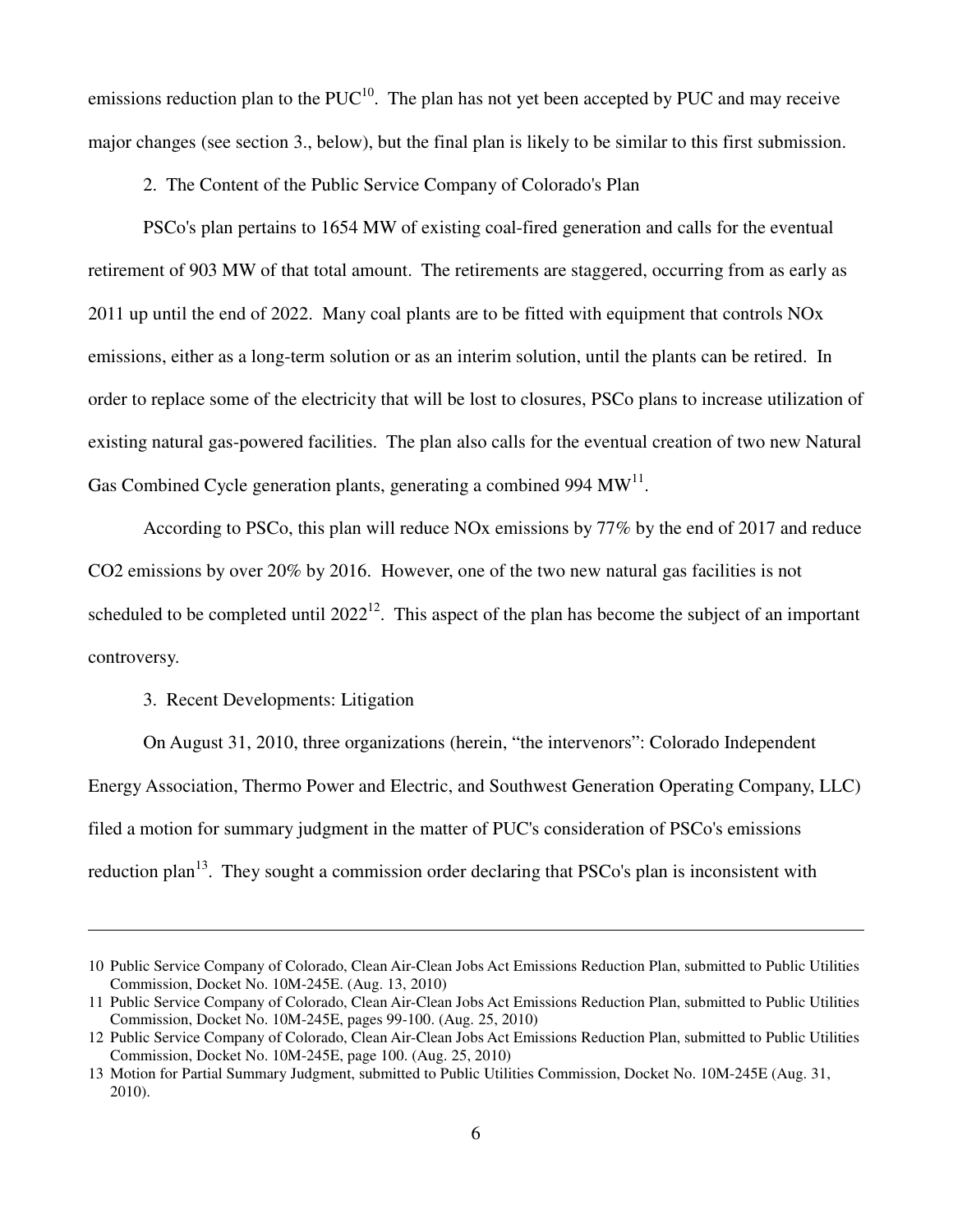CACJA and therefore fundamentally flawed. The intervenors' argument is based on CACJA timing provision<sup>14</sup>. PSCo's original plan included completing construction of a new Natural Gas plant in 2022 and closing an old coal plant around the same time. The intervenors argued that this portion rendered the plan "inconsistent with the plain requirement of H.B. 1365 that any emissions reduction plan must be fully implemented by the end of 2017."<sup>15</sup>

 On September 29, 2010, the PUC denied the motion for summary judgment, accepting PSCo's argument that it's "plan", for purposes of CACJA, included only those portions that were to be implemented by the end of 2017. Therefore, PUC decided that in evaluating the plan, it would consider a "truncated" version, excluding elements that were set to occur after  $2017^{16}$ .

 On October 4, 2010, DPHE responded to PUC's denial by offering a determination (as required by Section 204(2)(b)(IV) of CACJA) as to whether the new truncated plan would satisfy current and reasonably foreseeable requirements of the Clean Air Act. It found that without the 2022 coal plant closure, PSCo's plan would not meet reasonably foreseeable requirements under the Clean Air Act. DPHE further noted that "the approach that affords the most significant air quality benefits and is most likely to be consistent with reasonably foreseeable requirements includes the retirement of [the coal plant in question]."<sup>17</sup>

 PUC is not permitted to approve PSCo's plan until DPHE makes a determination that it does meet the necessary requirements. PUC is required to "review the plan and enter an order approving, denying, or modifying the plan by December 15, 2010".<sup>18</sup> It appears likely that the result of this dispute will be a much earlier retirement for one coal plant than what was originally proposed.

<sup>14</sup> COLO. REV. STAT. §40-3.2-204(2)(c) (2010)

<sup>15</sup> Motion for Partial Summary Judgment, submitted to Public Utilities Commission, Docket No. 10M-245E, page 2. (Aug. 31, 2010)

<sup>16</sup> Decision No. C.10-1067 Order Denying Motion for Summary Judgment, submitted to Public Utilities Commission, Docket No. 10M-245E. (Sep. 29, 2010)

<sup>17</sup> Response of CDPHE to the PUC's September 29, 2010 Order Denying Motion for Partial Summary Judgment, submitted to Public Utilities Commission, Docket No. 10M-245E, page 3. (Oct. 4, 2010)

<sup>18</sup> COLO. REV. STAT. §40-3.2-205(2) (2010)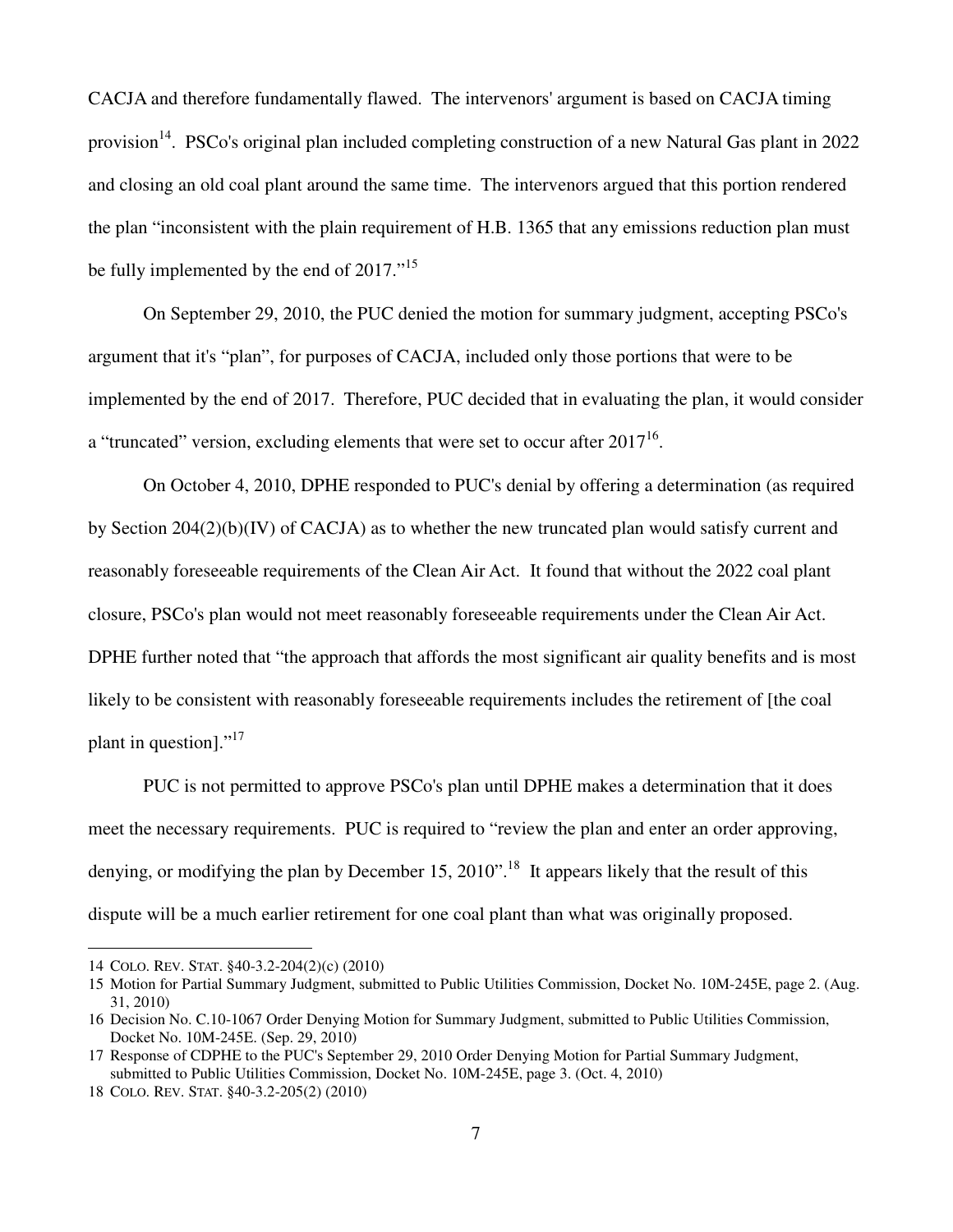#### *C. Colorado's Unique Context*

 It is not clear whether the approach that succeeded in CACJA is politically feasible elsewhere, since Colorado was uniquely amenable to this approach in a few ways.

1. Incentives Favoring Natural Gas

 Colorado is relatively rich in natural gas. It has 10 of the nation's 100 largest natural gas fields and produces around 5% of the nation's natural gas output<sup>19</sup>. For this reason, Colorado's political system includes important constituents who are interested in increasing the state's overall use of natural gas. It also means that a shift toward natural gas is politically palatable, since it is easy for advocates of the bill to note that building new natural gas-related infrastructure would be an economic boon for Colorado. Not surprisingly, the plan PSCo has proposed for compliance with CACJA calls for gas sourced from Colorado<sup>20</sup>. Moreover, the coal plant retirements are set to occur gradually, and much of Colorado's coal industry is oriented toward exporting coal to other states. Thus, the act could easily be sold as adding jobs in the natural gas industry without removing jobs in the coal industry.

 Just as importantly, PSCo itself may have strong economic reasons to favor increased use of natural gas. PSCo is heavily involved in the purchase, transportation, distribution, and sale of natural gas, as well as in developing and leasing natural gas pipeline, storage, and compression facilities $^{21}$ . Clearly, a shift toward natural gas production and use will not be detrimental to PSCo's business in the state.

 These obvious economic realities must have exerted an influence during the legislative process that resulted in CACJA and they would not be present in other states whose energy profiles are less oriented toward an obvious coal alternative.

<sup>19</sup> U.S. Energy Information Administration State Energy Profiles: Colorado, http://www.eia.doe.gov/state/state\_energy\_profiles.cfm?sid=CO (last visited Oct. 16, 2010)

<sup>20</sup> Public Service Company of Colorado, Clean Air-Clean Jobs Act Emissions Reduction Plan, submitted to Public Utilities Commission, Docket No. 10M-245E, page 100. (Aug. 25, 2010)

<sup>21</sup> Xcel Energy Overview: Corporate Profile, http://phx.corporate-ir.net/phoenix.zhtml?c=89458&p=irol-IRHome, page 8 of 2009 Form 10-K (last visited Oct. 16, 2010).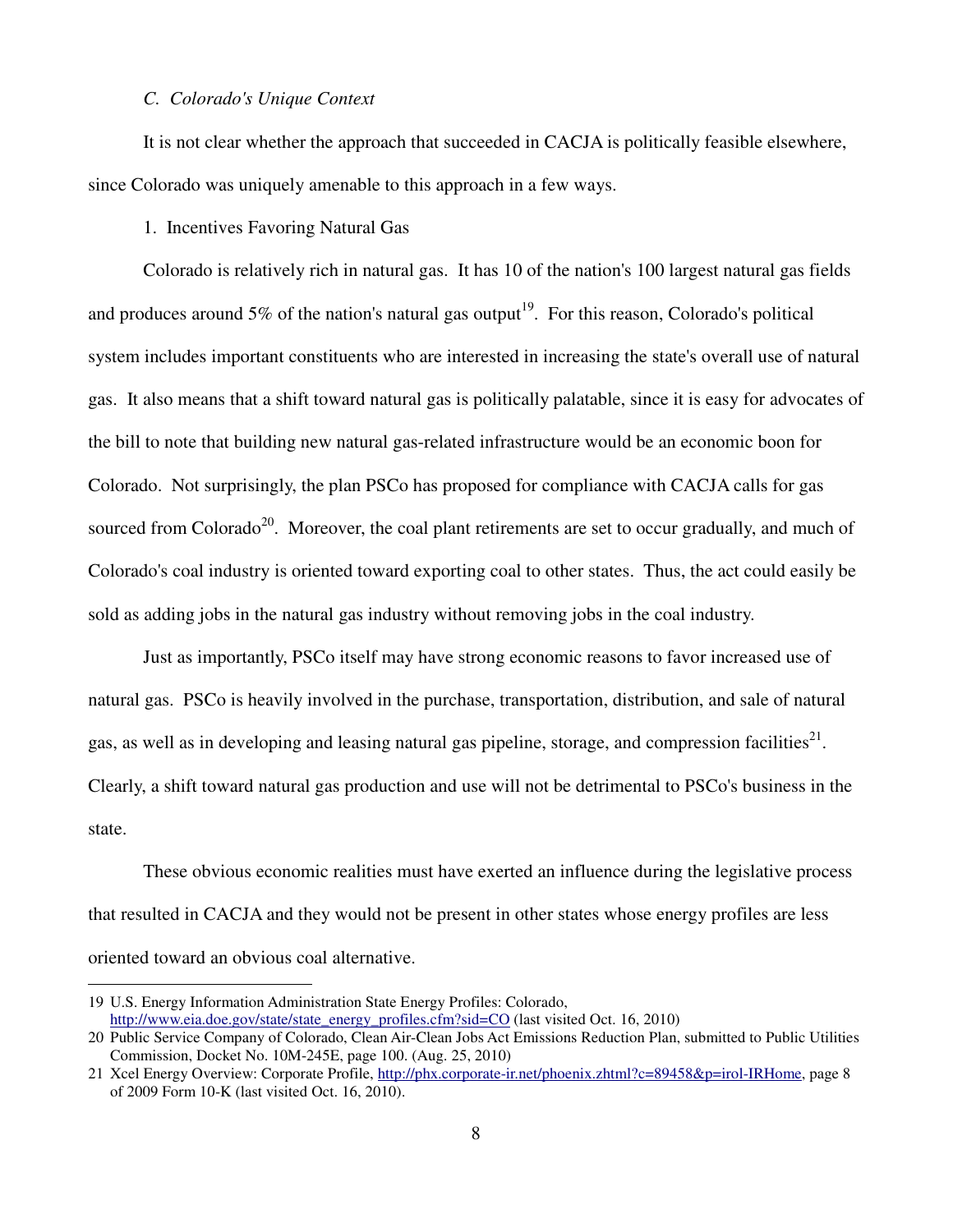#### 2. Colorado's Moderate Cost of Energy and High Family Income

 Colorado residents pay less than the average American for their electricity. According to the U.S. Energy Information Administration, the average retail price of electricity in Colorado was 9.98 cents per kilowatt hour in June 2010 and 8.25 cents per kilowatt hour in June 2009. Those numbers compare with a U.S. Average of 10.19 and 10.21, respectively<sup>22</sup>. Median family income in Colorado is higher than it is in 41 of the 50 states<sup>23</sup>. These relatively modest prices and relatively high incomes may leave Coloradans more receptive to the prospect of increased energy costs than residents of the typical American state.

3. Colorado's Non-Compliance with National Environmental Standards

 The Clean Air Act requires that states comply with specified national ambient air quality standards (NAAQS) for a variety of air contaminants, including ozone. The Denver metropolitan area is currently in non-compliance with the NAAQS for ozone<sup>24</sup>. Furthermore, the EPA has recently proposed lowering the NAAQS for ozone<sup>25</sup>. Therefore, irrespective of CACJA, Colorado would have been required by federal law to take significant steps to reduce its emissions in the near future, including NOx, which contributes to ozone.

 This political focus is manifest in the bill's language because throughout CACJA, compliance with CAA and state regulations is consistently required and encouraged. Indeed, the only strict requirement of the bill (NOx reduction of 70%) is framed as an effort to meet "current and reasonably foreseeable regulations" under CAA. Other states that have attained national standards for air pollution or feel that their populations and environments are not at significant risk from polluted air may have a lesser incentive to enact legislation to reduce emissions from coal plants.

<sup>22</sup> U.S. Energy Information Administration: Average Retail Price of Electricity to Ultimate Consumers by End-Use Sector, by State, http://www.eia.doe.gov/electricity/epm/table5\_6\_a.html (last visited Oct. 16, 2010)

<sup>23</sup> U.S. Census Bureau: State Median Income, http://www.census.gov/hhes/www/income/statemedfaminc.html (last visited Oct. 16, 2010)

<sup>24</sup> EPA: Denver's Ozone Designation, http://www.epa.gov/region8/air/denverozone.html (last visited Oct. 16, 2010)

<sup>25</sup> National Ambient Air Quality Standards for Ozone: Proposed Rule, 75 Fed. Reg. 2938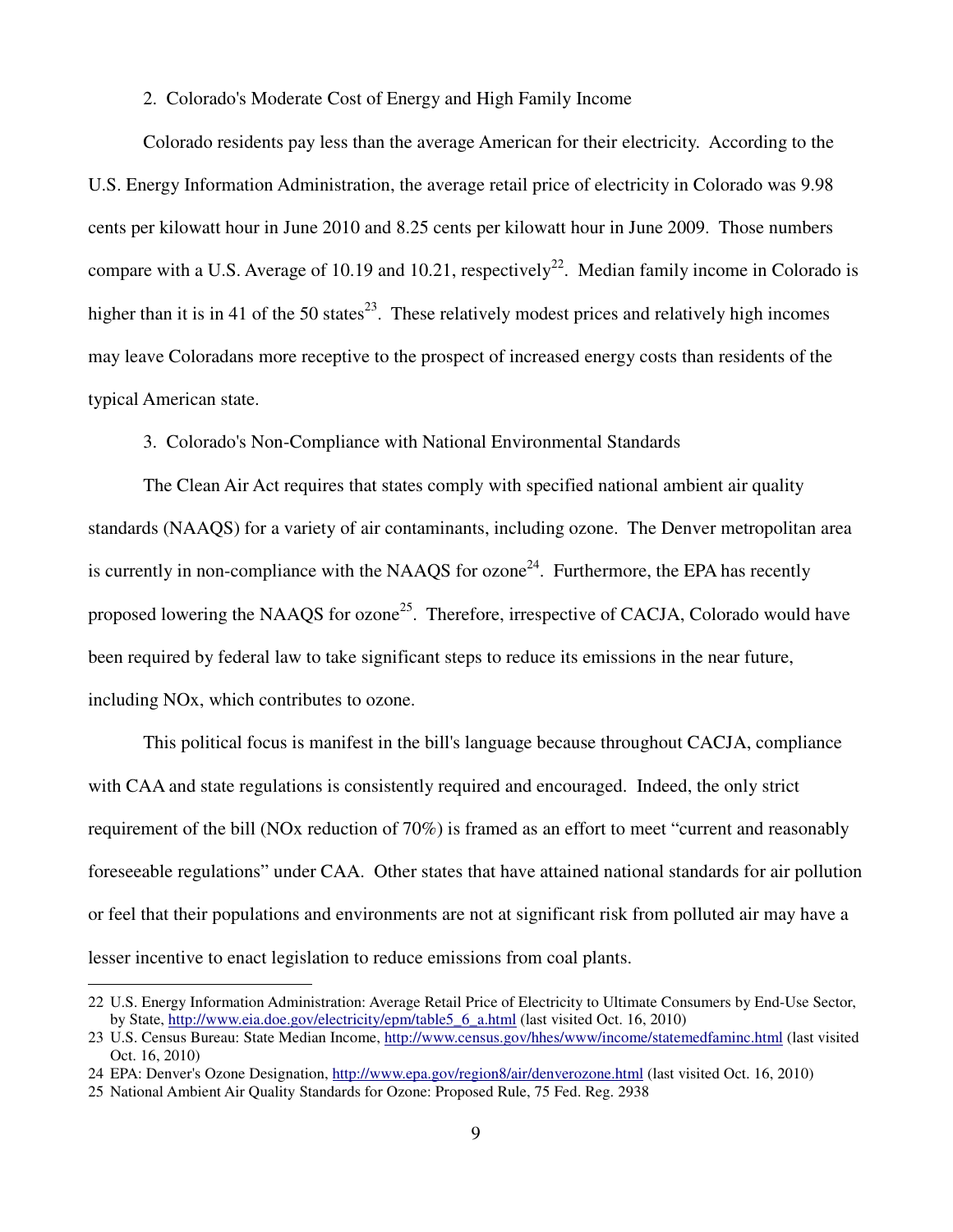# II. POLICY ADVANTAGES OF THE CLEAN AIR-CLEAN JOBS ACT APPROACH

#### *A. Includes a Strict Emissions Reduction Requirement*

 Perhaps the greatest advantage of the approach taken by CACJA is that it flatly requires the utility to make specified emissions reductions. If the plans are adopted and the utilities comply, this virtually guarantees that some number of coal plants will be closed or fitted with emissions reduction equipment by 2017.

# *B. Encourages Flexibility and Cooperation Between Utility and Government Agencies*

 CACJA encourages and incentivizes the use of natural gas and the closure of coal plants, but it does not require that those mechanisms be used. Instead, utilities are given many options for how to reduce their emissions. This flexibility may make the measure politically pallatable and could result in lower costs for consumers, since the utilities themselves will know best how to most efficiently reduce emissions.

 Rather than dictating to utilities how they must adjust their electricity generation portfolios, CACJA sets up a collaborative process with utilities proposing plans and then making revisions and responding to input from the PUC and DPHE. Ideally, this collaboration should strike a balance between the utilities' interests and the public's interests.

#### *C. Capacity to Garner Support of Diverse Interest Groups*

 $\overline{a}$ 

 CACJA was ultimately supported by Republicans and Democrats, as well as environmentalists, the natural gas lobby, public health advocates, and some business groups<sup>26</sup>. This diverse coalition

<sup>26</sup> Michael De Yoanna, *Clean Air and Jobs Unite Colorado Pols*, 5280 Magazine Blog, March 17, 2010, http://www.5280.com/blogs/2010/03/17/clean-air-and-jobs-unite-colorado-pols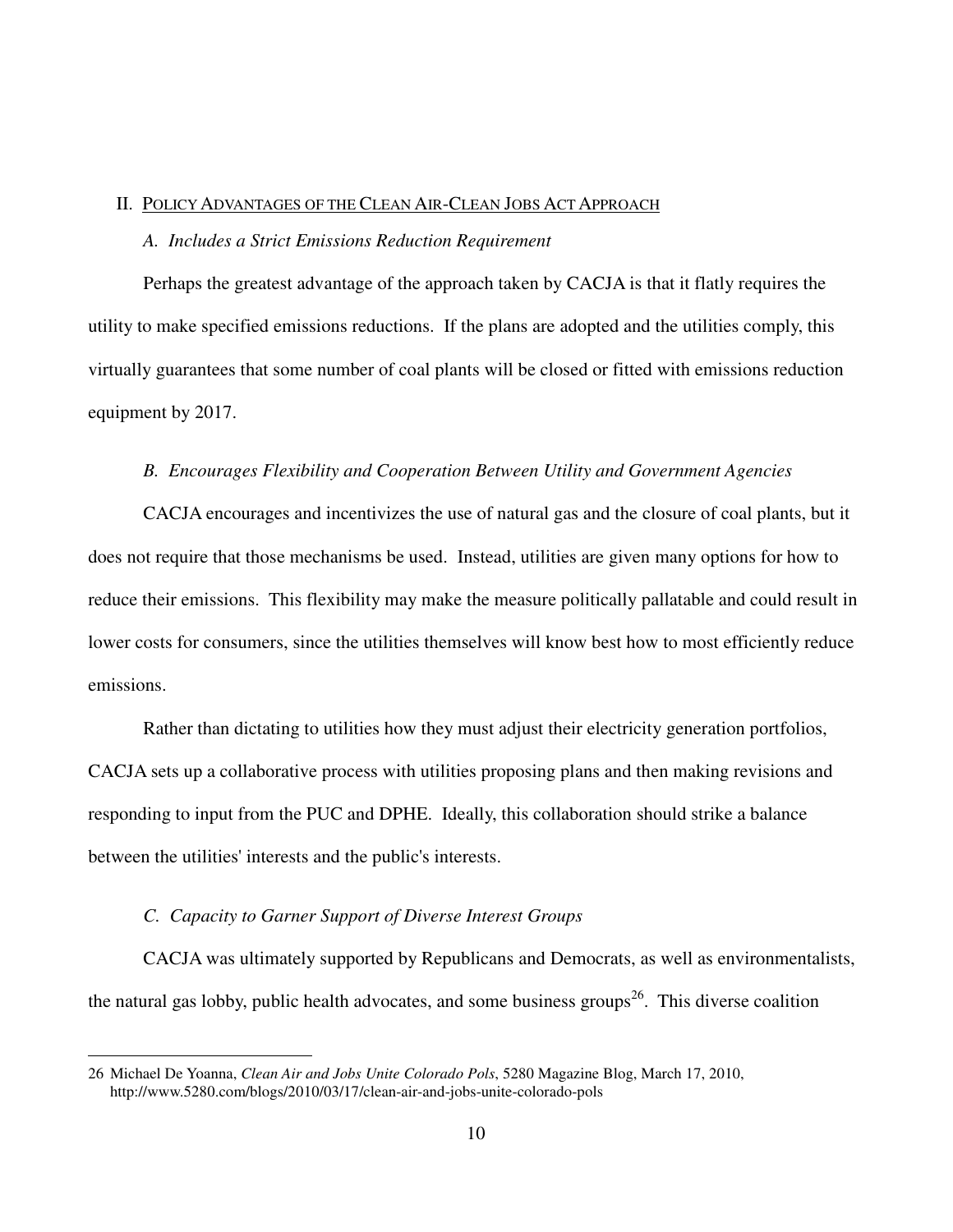probably resulted from skillful framing as much as from the bill's content. Nonetheless, the support of a broad coalition is indiscpensible to legislative success and environmental legislation rarely achieves such a degree of consensus.

Public health and the need for 'clean air' was at the center of the arguments in favor of the bill<sup>27</sup>. Climate change, in contrast, was rarely mentioned. The language of 'clean air' had the capacity to appeal to both environmentalists and public health advocates, without evoking the divisions that may exist between those two interest groups.

#### III. POLICY DISADVANTAGES OF THE CLEAN AIR-CLEAN JOBS ACT APPROACH

#### *A. Only Requires Reduction of NOx, Not CO2 or Other Greenhouse Gases*

 Perhaps because of the way the bill was framed, greenhouse gas emissions were not included as a major focus in the legislation. A bill that focused more clearly on CO2 and other greenhouse gases would be likely to have a much more powerful impact on that problem.

# *B. Focuses Narrowly on a Portion of the Utilities's Power Plants*

 CACJA only requires utilities to write plans covering 900 MW or 50% of their coal-fired electricity plants, whichever is smaller. The act has no impact at all on the utility's remaining coal plants. Nor does the act place any limits on the new coal plants that can be created. Indeed, during the time that PSCo has been working to plan its compliance with CACJA it has simultaneously built a new 750 MW coal-fired power plant called Comanche  $3^{28}$ .

# *C. Strength of the Reduction Plan Depends on Utility's Good Faith Cooperation*

CACJA's collaborative approach has the disadvantage of relying on cooperation from the for-

<sup>27</sup> *Colorado Rallies for Clean Air*, Sierra Club Scrapbook, Sep. 29, 2010,

http://sierraclub.typepad.com/scrapbook/2010/09/colorado-rallies-for-clean-air.html

<sup>28</sup> Mark Jaffe, *Boulder Willing to Let Excel Franchise Lapse While it Studies Future Energy Options*, Denver Post, Oct. 10, 2010, http://www.denverpost.com/news/ci\_16294228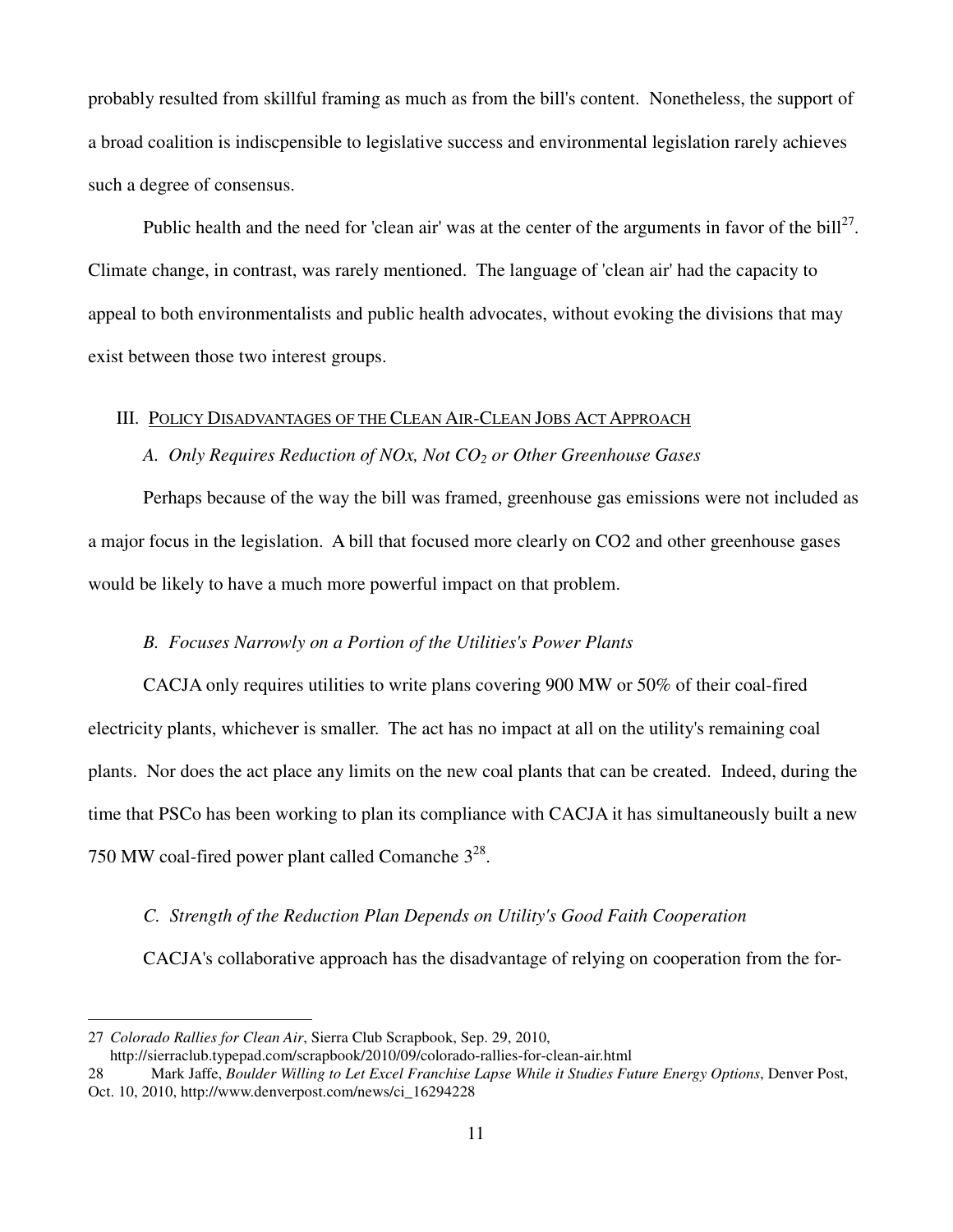profit utility companies. Whether through litigation or public campaigning or delay tactics or lobbying, it should be expected that these companies will seek to profit from the new legislation. CACJA does require PUC and DPHE to approve utility plans, but the great flexibility in the act may leave opportunities for utilities to avoid their responsibilities and render the act less effective than it was intended to be.

# *D. Language May Be Excessively Favorable Toward the Utilities*

 A few specific sections of CACJA exemplify this excessive accommodation toward utilities. First, Section 205(3) states that "All actions taken by the utility in furtherance of, and in compliance with, an approved plan are presumed to be prudent actions, the costs of which are recoverable in rates." This language could be a major problem, since a utility could take actions 'in furtherance' of an approved plan that are nonetheless clearly against the public interest. In those cases, a Plaintiff would face a heavy burden if she sought to show that the action was imprudent or to challenge the utility's right to recover all costs associated with the actions. Second, Section 205(4) states that "If the utility disagrees with the [PUC's] modifications to its proposed plan with respect to resource selection, the utility may withdraw its application." This section could severely limit PUC's ability to influence final emissions reduction plans, since it gives the utility authority to simply withdraw its plan over 'resource selection' disagreements. For instance, based on DPHE's recent decision, PUC may modify PSCo's plan to include earlier construction of a new natural gas plant. If this modification is considered a 'resource selection', then PSCo may have authority to withdraw its entire emissions reduction plan.

#### *E. Lack of Enforcement Authority*

Other similar legislative efforts demonstrate a much stronger approach to enforcement than the